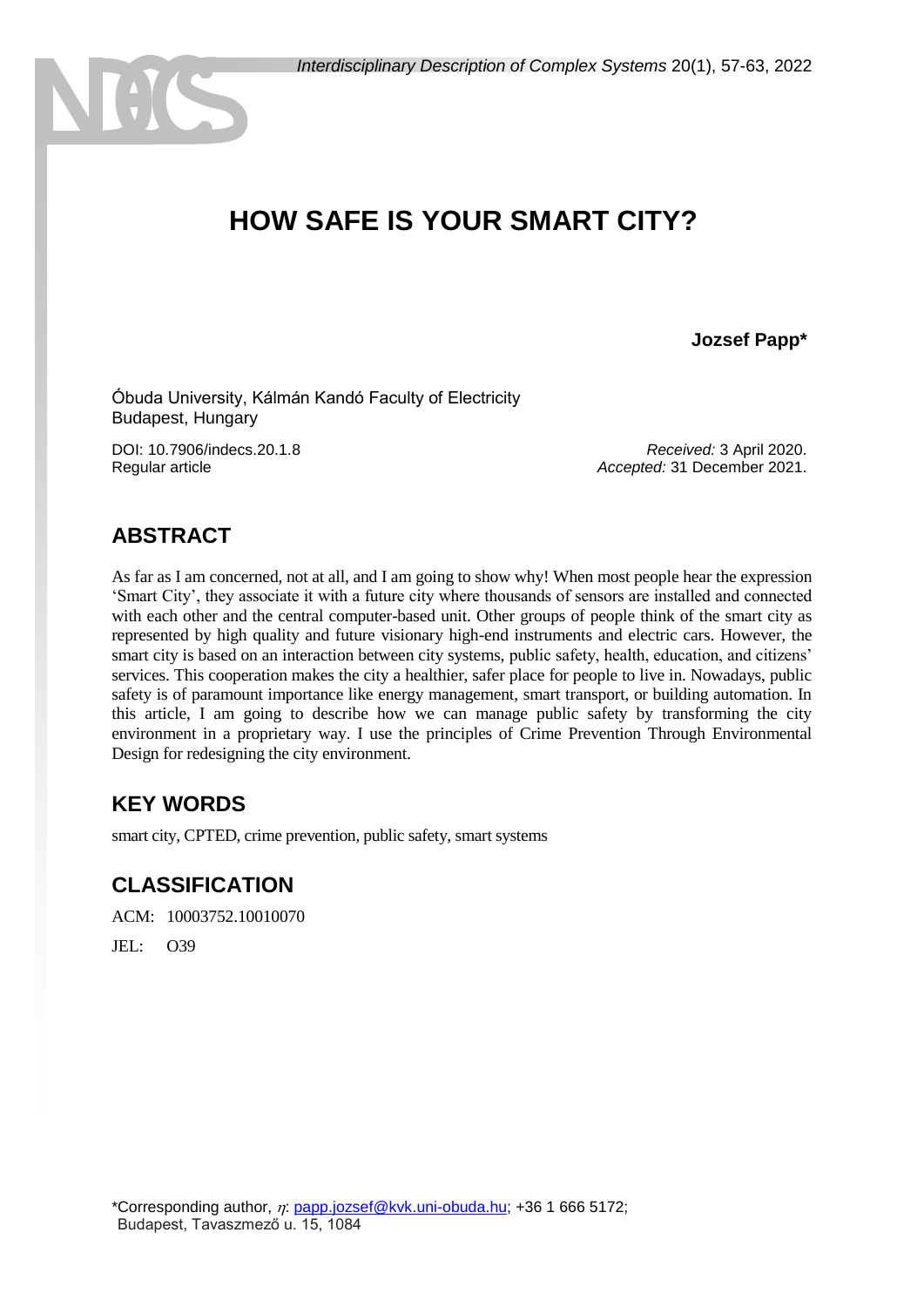### **INTRODUCTION**

The global population is currently more than 7 billion and is predicted to top out around 10 billion. Today, more than half of all people in the world live in an urban area. By mid-century, 70 % of the world's population will be living in cities covering less than 2 % of the Earth's surface [1, 2]. The challenges of cities are changing rapidly. This raises many issues: pollution, infrastructure access, traffic congestion, mobility, safety, clean drinking water, waste management and the health of residents are only a few examples. The massive population is overburdening services. Poverty and crime are still far too high. In many cases, cities concentrate too many people on small areas and the overpopulation results in a high degree of indifference, impersonality and isolation. The focus of transforming the urban environment should be on the individual, the community and the environment [3]. How can we handle this high degree of urbanization and how does it affect our future?

### **A SMART CITY**

The development of the built area and combination of new technologies such as the Internet of Things and Artificial Intelligence offer a multifaceted solution: the smart city or intelligent city. The Internet of Things allows you to analyze your environment and make real-time adjustments to improve productivity and efficiency. This efficiency can be felt throughout the city from a more efficient power grid to optimized traffic and seamless connectivity [4, 5].

Based on these we can create the definition of the smart city: Smart cities are safe, green and hyper-connected cities, technologically equipped to improve the lives of their residents. "The purpose of an intelligent city or Smart City is to create a standardised, cooperative structure by the integration of subsystems" [6].

At this point, an important question arises: "what is the difference between an intelligent city and a smart city?" A lot of people think these two terms are synonyms. They differ according to me. Here is my definition of these concepts [7]:

- "the primary objective of the intelligent city is to promote the integration of various subsystems in order to be able to cooperate with each other in a coherent way. "The different types and different functions of these subsystems help each other, which affects the operation of the entire infrastructure" [6].
- "Smart city is an intelligent city in which services can be exploited by users in a maximal way"[8].

"Smart City should enable every citizen to engage with all the services on offer, public as well as private, in a way which best suits his or her needs. It brings together hard infrastructure, social capital including local skills and community institutions, and (digital) technologies to fuel sustainable economic development and provide an attractive environment for all"[7].

"The principle of subsidiarity may be applied at the introduction of a new intelligent system. According to this principle, problems must be solved where they emerge, so higher-level intervention is only necessary if the problem cannot be solved on its level and it would interfere with the operation of the entire network"[8]. "The use of the word 'ambient' refers to the fact that the architecture that this technology utilizes allows the devices to continually monitor their own systems and the systems surrounding them with the help of sensors and measurements at a local level – where it is needed. Certain authorized elements may also intervene in operating mechanisms. At the same time they are also able to inform the elements in higher 'evolutionary' positions, and if necessary, send them warnings or alerts.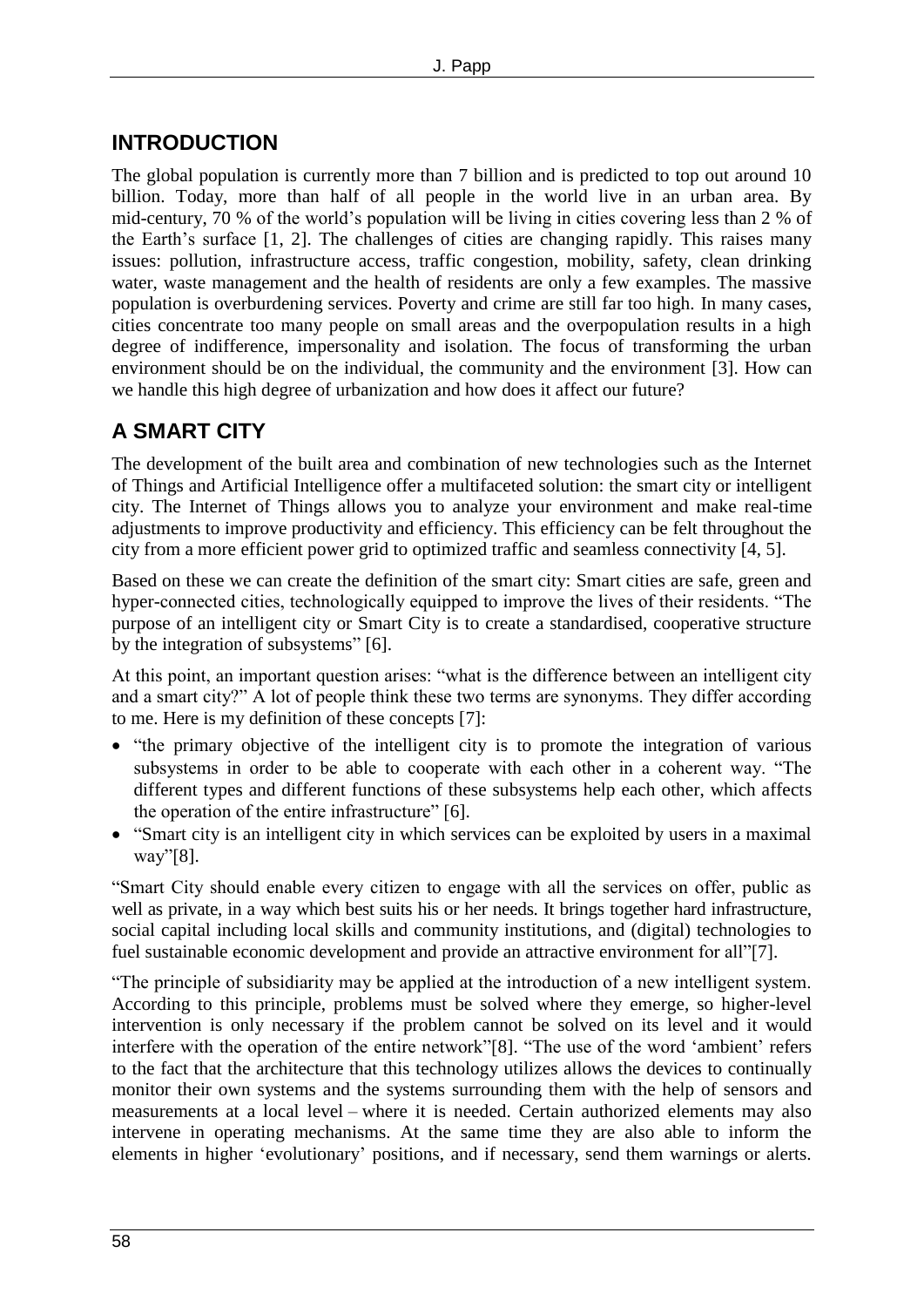Each element of the system operates autonomously, but they work in dynamic cooperation. For example, sensors of the system can work this way"[8].

As the population grows and traffic jams get more common, some cities end up with a higher crime rate. This affects everyone: business owners, tourism and, of course, families. Big changes often require a comprehensive look. In this article, I am going to take a broad approach describing how to provide the citizens with a lasting sense of security. Instead of just responding to occasional demands, stakeholders came up with a long-term plan. Big changes do not happen overnight. While cities continuing to grow and citizens' expectations increasing, we shall reconsider how cities are built and run. According to my research, a Smart City must have decentralized systems with shared logic. These systems provide real-time data, relying on which the law enforcement officials are informed on ongoing events straight away as they take place. Hot information enables the dedicated body to take preventive measures before the damage becomes extensive [9].

## **LIVABLE CITY**

Why is the city so attractive? Because the City is the highest level of organization form of human settlement. The physical and functional factors that meet the individual needs the most effective way are concentrated here.

What makes a city fine? Perhaps, the best answer to this is that the people who live there feel that way and they are willing to make sacrifices for it. But this concept requires more than doing modernization or 'getting smart'. We have to make the city livable. The city is for people who live there, its task is to serve the inhabitants as much as possible. All initiatives must be subordinated to this principle.

What makes a city livable? In a livable city, the residents feel good and safe. The basis of our existence is safety, without this, we cannot imagine a well-functioning community. All the residents, and communities – e.g. family, street, district – have a basic need to feel safe in the physical space around them which is called a built environment. This safety is provided by the absence of fear of crime, clean and tidy neighbourhoods, transparent parks, illuminated recreational spaces, clear traffic signals and predictable and reliable transport. With all these, the city can create communities in which people can take responsibility for their environment and their neighbourhood. This can form the basis of a higher standard of living and a more structured society [10].



**Figure 1.** Maslow's hierarchy of needs [11].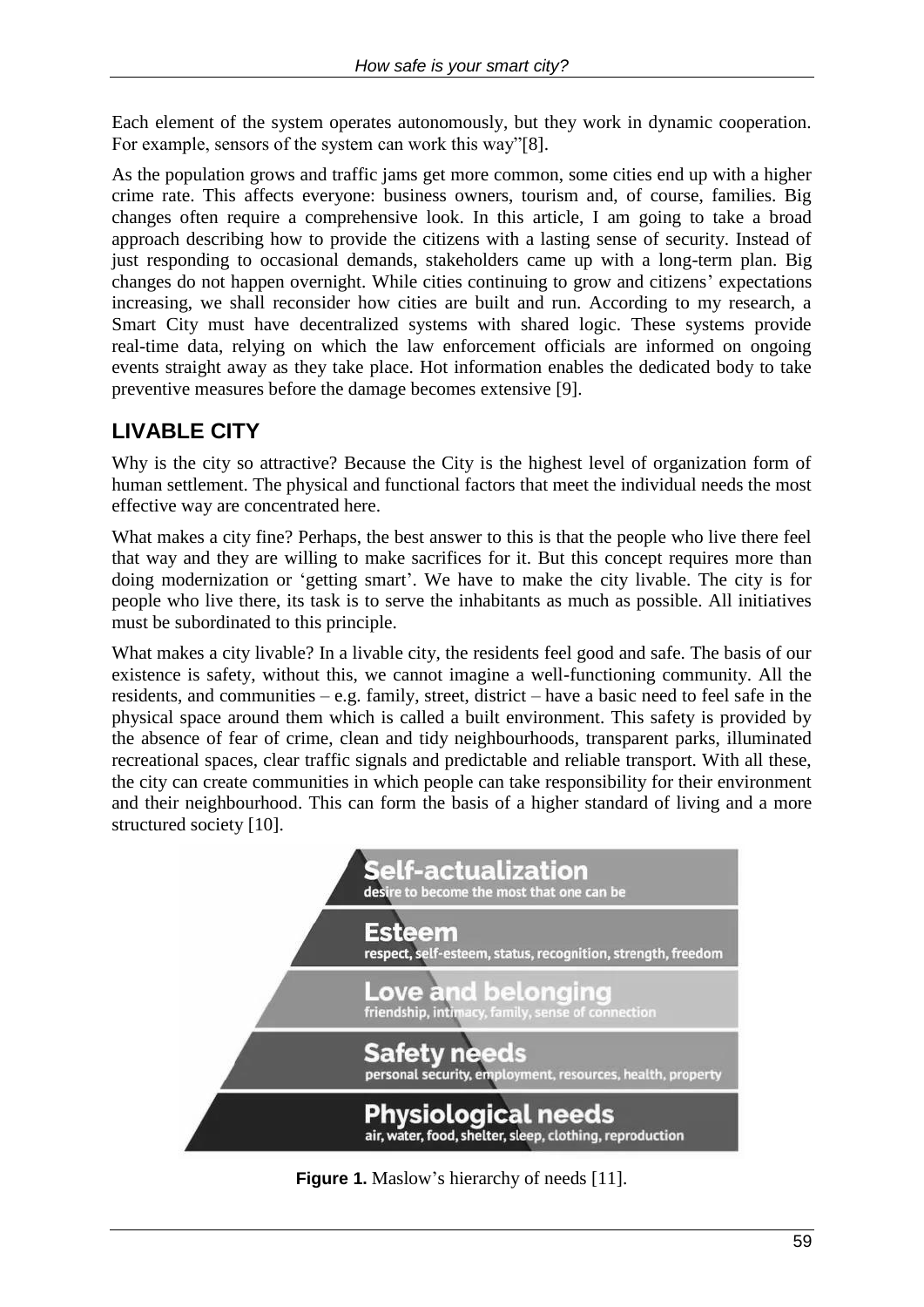Safety is one of the most essential motivation factors for humans, located in the second level of Maslow's hierarchy of needs stated that people are motivated to achieve certain needs and that some needs take precedence over others.). When we talk about Smart City, we mean a city which not only helps peoples' everyday lives with the design of technological, IT and environmental equipment. It is also a place where public spaces, parks, homes, buildings, streets or neighbourhoods are designed to provide the maximum safety for the residents using a demonstration of quantitative and qualitative changes in crime. Needless to say, technology will play a central role. Urban and rural areas are evolving to cater to changes in technology while presenting new opportunities for improved Public Safety. Connectivity and the overall experience for residents and visitors, city officials are specifically tasked with the challenge of providing safe and secure settings, network connectivity, reliable and sustainable power, modern living and working conditions and ultimately a seamless and data-driven operating environment. Creating a safe, secure city requires preparing for a wide variety of challenges from protecting critical infrastructure to mitigating the risks of terrorism and cyber-attacks. Deploying a 24/7 crime prevention and Public Safety strategy is essential to proactively maintain safety while also allowing emergency professionals to respond quickly in a crisis situation. According to many academic sources and, in addition, to my own experience, I have developed the following definition of Liveable City. A Livable City is a level of urbanization that uses smart city's innovative technology to enhance community services as well as it uses Environmentally Sensitive Crime Prevention to increase the safety feeling of the residents. These two parts of the design process create economic opportunities that improve the city infrastructure, reduce costs (maintenance costs) and resource consumption and increases civic engagement. Let me take a few moments to discuss the potential highlevel planning steps for developing a Smart City. A smart city is not a single or small collection of projects. Ideally, a smart city begins with a vision [12, 13]. It's essential as a first step because it will guide every decision that comes next. The truth is that, when you have a long-term vision, big changes can happen right before your eyes.

### **HOW CAN WE DESIGN A SAFER SMART CITY**

The answer ... is not just one thing. No single solution can fix everything. We need connected systems and collaborating teams, greater intelligence to discover the unseen [14].

The focus of transforming the urban environment should be on the citizens, the community and the environment. We can meet this requirement if the redesign of the neighbourhoods or built-up areas serve the needs of the city dwellers. One of these demands – even if many people are not aware of this – is the emergence of human communities. The careful urban planning that focuses on safety and livelihoods should strive to divide the built environment into smaller units, despite the large masses of people, where the chances of human observant communities remain.

Our built environment is the space in which we are continuously interacting. Our communication is often unnoticeable. When we walk down the street, sit down in a park, come to a plaza or park our car, we perceive the environment at all moments from which conscious and unconscious conclusions are drawn. It is important that we grab all the tools which can form the environment (rather than the individual's permanent but constantly changing framework) in a way that it provides us with a sense of security at all times. The presence or lack of a subjective sense of security is fundamental to our behaviour and attitudes towards other members of society, our environment and our living space. I use the principles of Crime Prevention Through Environmental Design (CPTED) for redesigning the city environment. These are 'natural surveillance', 'access control', 'territoriality', 'activity support' and 'management and maintenance'. These principles are based on continuous monitoring of the number of crimes and other economic and social data. Measuring data is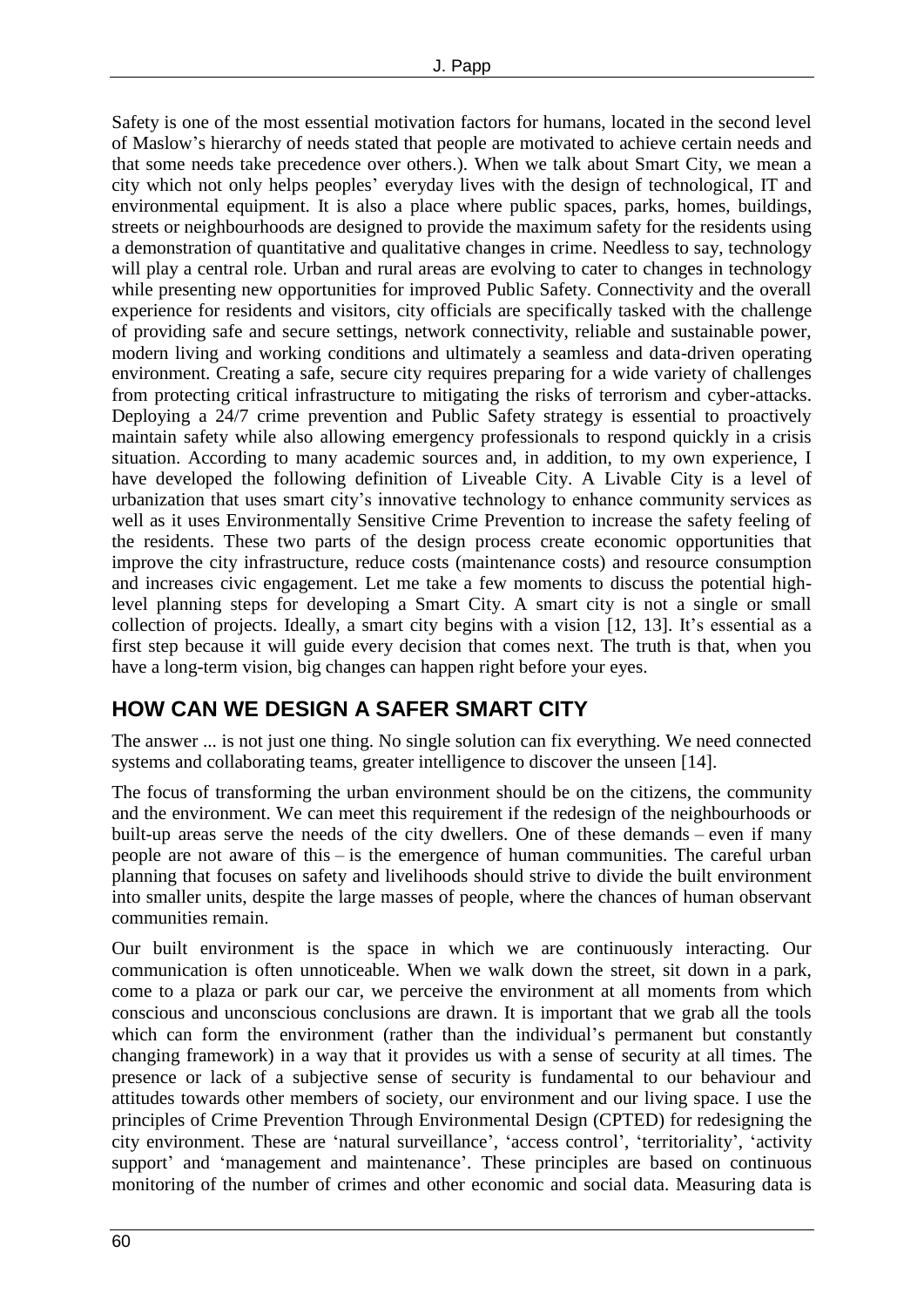very important for us. It helps to make decisions in good shape. It is very important to the government, mostly for security related issues.

What is CPTED? It is defined as a "multi-disciplinary approach for reducing crime through urban and environmental design and the management and use of built environments. CPTED strategies aim to reduce victimization, deter offender decisions that precede criminal acts, and build a sense of community among inhabitants so they can gain territorial control of areas and reduce opportunities for crime and fear of crime" [15]. Its directives include adjusting the height and quality of fences, improving public lighting, maintenance of streets and buildings, controlling and damping traffic, providing people with information about their environment, marking boundaries of land and private and public spaces, use of security systems, and development of natural oversight and community control.

The basic concept is to create a built environment which includes spaces, streets, and residential parks that are less liable to invite committing crimes. Where we experience clean, bright, transparent spaces, tidy, maintained parks and other community service areas. There is a need for zones, districts, and neighbourhoods where functions and people mingle, thus avoiding sleeping quarters. The goal is to control urbanization and to keep the human dimension in mind.

In order to live in our environment, and in our built environment in particular, which provides us adequate living space and quality, many other factors affecting the environment must be reconsidered. These include colours, space shapes, illumination, and proper usage of vegetation. It may not be sufficient to state that the community can do its best to prevent crime, but it must be facilitated by creating the right environment to enhance the community's natural need to protect it in the first place [15-17].

### **INTERVENTIONS POINT**

Crime and harm are the most common human activities which are often discovered through human intervention. The current highly centralized and human-based smart city systems are not capable of signalling emerging disaster situations early due to their reliability. As a result, response can only be given with a lag.

When applying environmentally sensitive crime prevention, nine intervention points are identified. These points help to determine the applicability of the principles and the methods that mutually support each other. Since we cannot find two identical areas or problems, the solutions given to them are not uniform. It is more important to have a set of criteria which we can start applying. Let's review these intervention points [10]:

- 1. Mix of people: in this intervention point we are going to design or redesign city areas whose role is to build social relationships, e.g. pedestrian streets, public spaces, etc.
- 2. Mix of functions: it is very important for an area to be alive as much of the time as possible. It is therefore necessary to combine functions such as trade and culture or other services and non-industrial workspaces such as large shopping malls.
- 3. Social control: as we have seen, the role of the community in crime preventionis much greater than we would expect. There is a major need to strengthen social cohesion and develop community functions.
- 4. Define space: as I stated earlier, environmentally sensitive crime prevention only works if it is focused on a well-defined area. The task is to increase community control by subdividing the area into the appropriate 'size'.
- 5. Lighting: for community control to function properly, the 'protected area' must be made visible and this can only be done with artificial lighting at certain times of the day.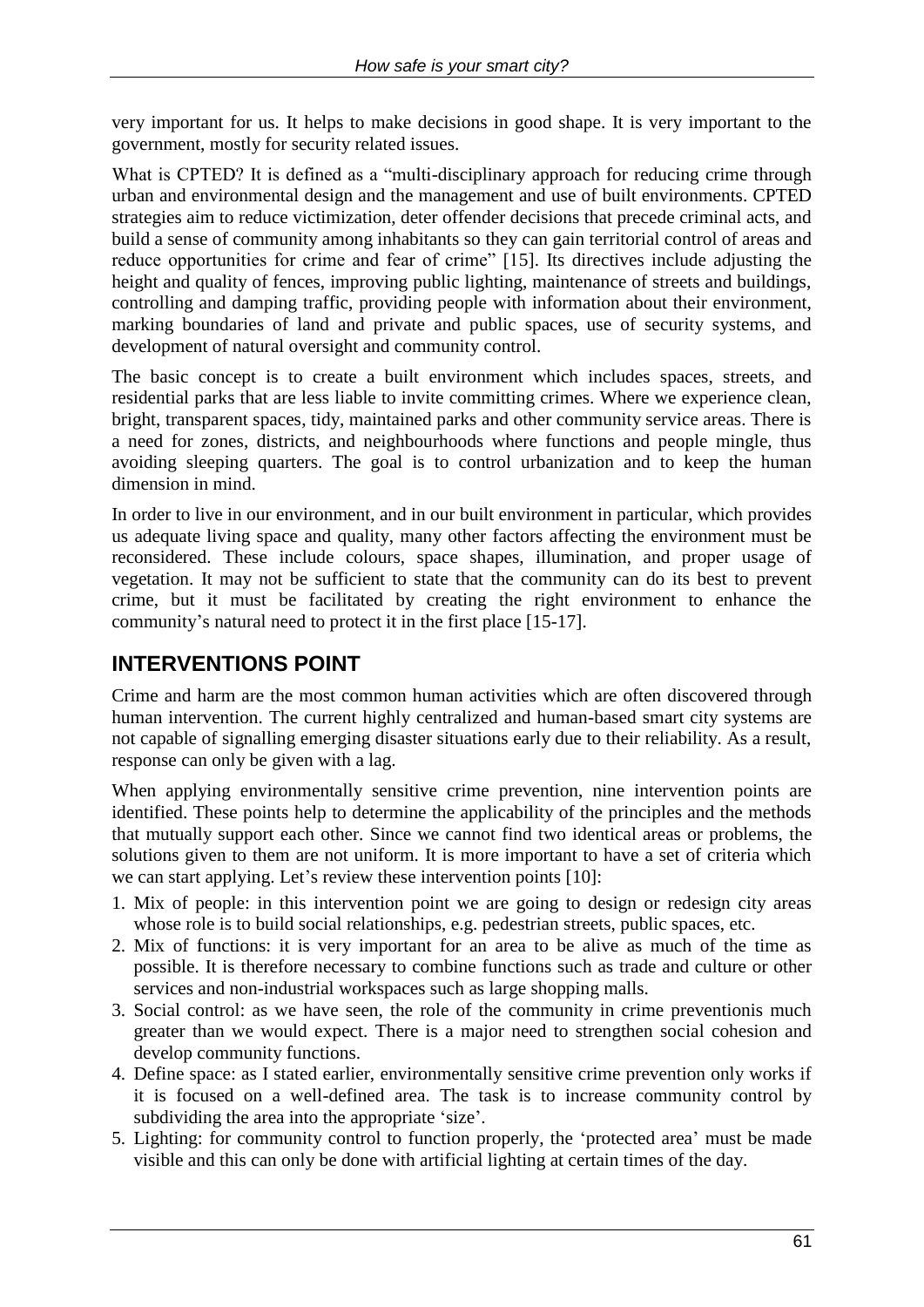- 6. Protection: we are not able to implement community control at every point of the area, so we need to optimise (centralise) surveillance, deter 'intruders' or make it difficult for them to operate.
- 7. Management: the built environment, even a relatively durable construction is constantly decaying and being worn out. If we do not maintain it from time to time, it will create negative effects that are more difficult to eliminate. For example: "One unrepaired broken window is a signal that no one cares, and so breaking more windows costs nothing" [18]. This is the broken window theory. "The broken windows theory states that visible signs of disorder and misbehavior in an environment encourage further disorder and misbehavior, leading to serious crimes. The principle was developed to explain the decay of neighborhoods, but it is often applied to work and educational environments" [18].
- 8. Information: it is essential that a person feels uncomfortable and depressed in an area which they are unfamiliar with. It is important to inform and to help citizens to navigate in the built environment.
- 9. Urban design: Prevention is more effective than 'rubble clearance', so if it is possible, we have to prepare the citizens for the right usage of the area.

### **CONCLUSIONS**

I have argued in this that those smart cities which did not focus on environmentally sensitive crime prevention are not safe enough. The prophylaxis requires a complex approach in which setting priorities is important but pluralism in the methods is just as essential. The future will focus most likely on cities where, depending on the urban citizens, the population and crime rate will continue to increase. Urban design must put much more emphasis on the principles of environmentally sensitive crime prevention.

### **REFERENCES**

- [1] World Health Organization: *Global Health Observatory.* Urban Health, 2013,
- [2] United Nations: *World Urbanization Prospects.* The 2011 Revision, New York, 2012,
- [3] Manville, C., et al.: *Mapping Smart Cities in Europe Direcorate General for Internal Policies.* [http://www.europarl.europa.eu/RegData/etudes/etudes/join/2014/507480/IPOL-ITRE\\_ET\(2014\)5](http://www.europarl.europa.eu/RegData/etudes/etudes/join/2014/507480/IPOL-ITRE_ET(2014)507480_EN.pdf)

 $07480$  EN.pdf, accessed  $16<sup>th</sup>$  January 2019,

- [4] Bizjan, B.: *Smart cities in Europe an overview of existing projects and good practices*. Smart Cities Conference, 2014,
- [5] Harrison, C., et al.: *Foundations for Smarter Cities.* IBM Journal of Research and Development **54**(4), 1-16, 2010, [http://dx.doi.org/10.1147/JRD.2010.2048257,](http://dx.doi.org/10.1147/JRD.2010.2048257)
- [6] Papp, J.: *Embedded Control System with Shared Logic for Railroad Transport.* Innorail Special Edition 2016 **3**(1), 40-41, 2016,
- [7] Tokody, D.; Schuster, G. and Papp, J.: *Smart City, Smart Infrastructure, Smart Railway.* International Conference on Applied Internet and Information Technologies, University of Novi Sad, Zrenjanin, 2015,
- [8] Tokodi, D.; Schuster, G. and Papp, J.: *The challenges of the intelligent railway network implementation.*  $3<sup>rd</sup>$  international conference and workshop Mechatronics in Practice and Education – MECHEDU 2015. Subotica Technical College of Applied Sciences, Subotica, 2015,
- [9] Papp, J.; Tokody, D. and Flammini, F.: *From traditional manufacturing and automation systems to holonic intelligent systems.* Procedia Manufacturing **22**, 931-935, 2018, [http://dx.doi.org/10.1016/j.promfg.2018.03.132,](http://dx.doi.org/10.1016/j.promfg.2018.03.132)